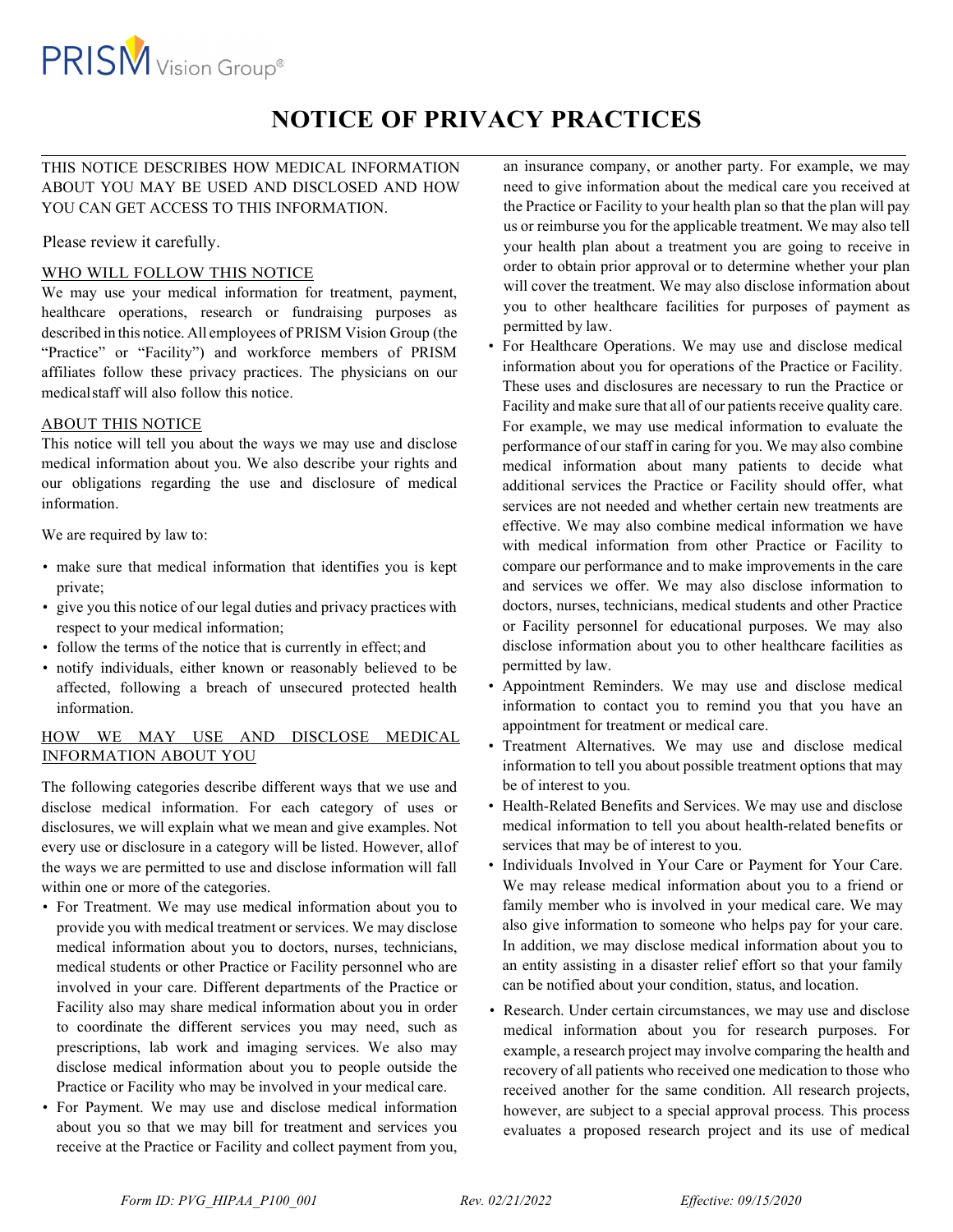information to balance research needs with patients' needs for privacy of their medical information. Before we use or disclose medical information for research, the project will be approved through this process. However, we may disclose medical information about you to people preparing to conduct a research project, for example, to help them look for patients with specific medical needs, so long as the medical information they review does not leave the Practice or Facility. When required by law, we will ask for your specific written authorization if the researcher will have access to your name, address or other information that reveals who you are or will be involved in your care at the Practice or Facility.

- As Required by Law. We will disclose medical information about you when required to do so by federal, state, or local law.
- To Avert a Serious Threat to Health or Safety. We may use and disclose medical information about you when necessary to prevent a serious threat to your health and safety or the health and safety of the public or another person.
- Fundraising. We may use your information to contact you in connection with fundraising efforts. However, we will provide you with the opportunity to opt out of receiving fundraising communications.

#### SPECIAL SITUATIONS

- Special privacy protections apply to HIV- related information, alcohol and substance abuse information, mental health information and genetic information. Some parts of this general Notice of Privacy Practices may not apply to these types of information. If your treatment involves this information, you will be provided an explanation of how the information will be protected. For further information, please contact the Privacy Officer. This contact information is listed on the last page of this Notice.
- Organ and Tissue Donation. If you are an organ or tissue donor, we may release medical information about you to organizations that handle organ procurement or organ, eye, or tissue transplantation or to an organ donation bank.
- Military and Veterans. If you are a member of the armed forces of the United States or another country, we may release medical information about you as required by military command authorities.
- Workers' Compensation. We may release medical information about you for workers' compensation or similar programs.
- Public Health Risks. We may disclose to authorized public health or government officials medical information about you for public health activities. These activities generally include the following:
	- o to a person subject to the jurisdiction of the Food and Drug Administration (FDA) for purposes related to the quality, safety or effectiveness of an FDA-regulated product or service;
	- o to prevent or control disease, injury, or disability; o to report disease or injury;
- o to report births and deaths; o to report child abuse or neglect; o to report reactions to medications and food or problems with products;
- o to notify people of recalls or replacements of products they may be using;
- o to notify a person who may have been exposed to a disease or may be at risk for contracting or spreading a disease or condition;
- o to notify the appropriate government authority if we believe a patient has been the victim of abuse, neglect, or domestic violence. We will only make this disclosure if you agree or when required or authorized by law.
- Health Oversight Activities. We may disclose medical information about you to a health oversight agency for activities authorized by law. These oversight activities include, for example, audits, investigations, inspections, and licensure.
- Lawsuits and Disputes. If you are involved in a lawsuit or a dispute, we may disclose medical information about you in response to a court or administrative order. We may also disclose medical information about you in response to a subpoena, discovery request or other legal demand by someone else involved in the dispute, but only if efforts have been made to tell you about the request or to obtain an order protecting the information requested.
- Law Enforcement. We may release medical information about you if asked to do so by a law enforcement official:
	- o in response to a court order, subpoena, warrant, summons or similar process;
	- o to identify or locate a suspect, fugitive, material witness or missing person;
	- o about the victim of a crime if, under certain circumstances, we are unable to obtain the person's agreement;
	- o about a death we believe may be the result of criminal conduct;
	- o about criminal conduct at the Practice or Facility or by healthcare providers affiliated with the Practice or Facility; o in emergency circumstances to report a crime, the location of the crime or victims, or the identity, description or location of the person who committed the crime; and
	- o to authorized federal officials so they may provide protection for the President and other authorized persons or conduct special investigations.
- Coroners, Medical Examiners and Funeral Directors. We may release medical information about you to a coroner or medical examiner. This may be necessary, for example, to identify a deceased person or determine the cause of death. We may also release medical information to funeral directors so they can carry out their duties.
- National Security and Intelligence Activities. We may release medical information about you to authorized federal officials for intelligence, counterintelligence and other national security activities authorized by law.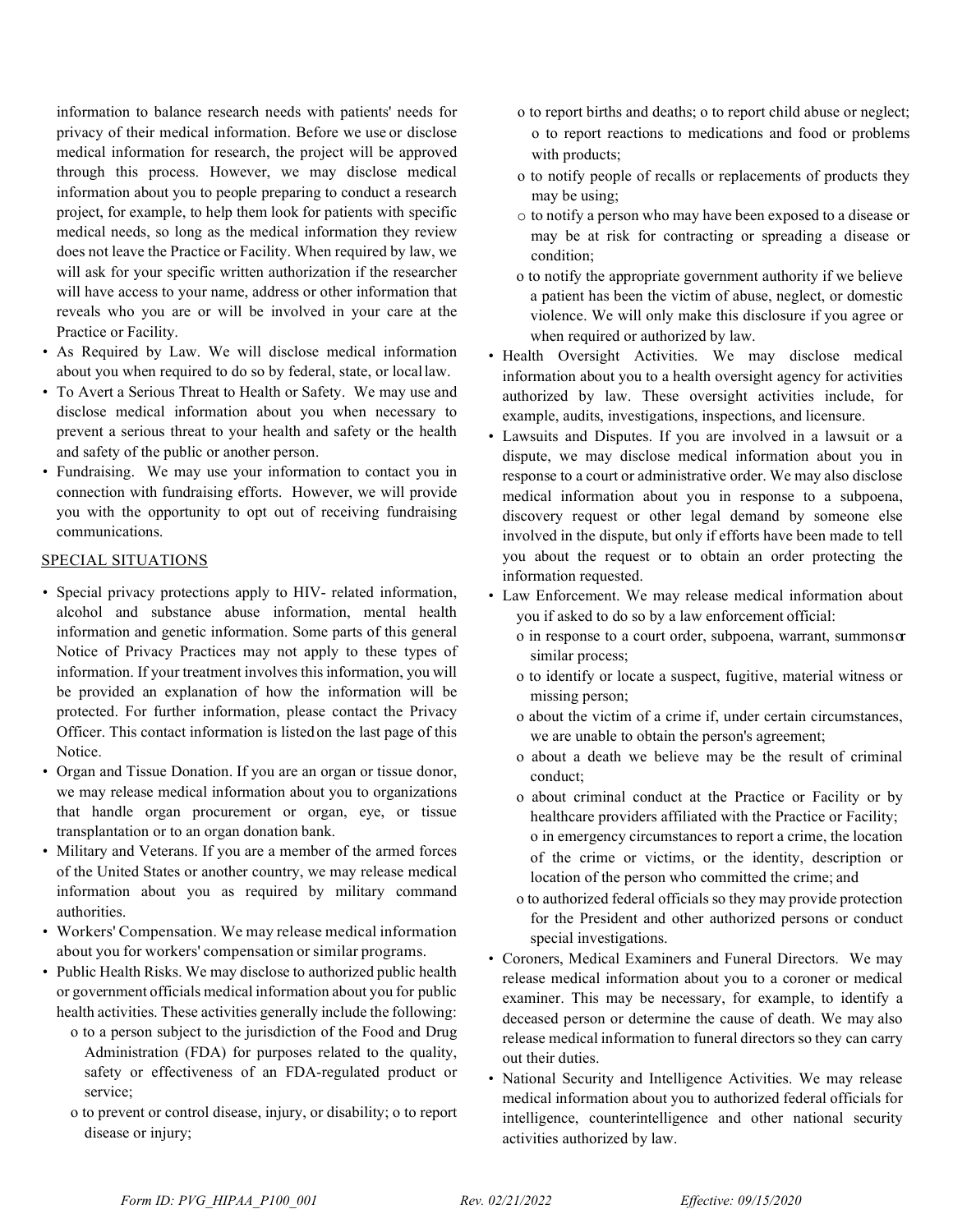- To a School. We may disclose information to a school, about an individual who is a student or prospective student of the school, if:
	- o The protected health information that is disclosed is limited to proof of immunization;
	- o The school is required by State or other law to have such proof of immunization prior to admitting the individual; and o The covered entity obtains and documents the agreement to
	- the disclosure from either:
- A parent, guardian, or other person acting in loco parentis of the individual, if the individual is an unemancipated minor; or
- The individual, if the individual is an adult or emancipated minor.
- Other Uses and Disclosures. Other uses and disclosures not described in this Notice will be made only with your written authorization, and you may revoke such authorization provided under this section at any time, provided that the revocation is in writing, except to the extent that we have taken action(s) in reliance upon your authorization; or if the authorization was obtained as a condition of obtaining insurance coverage.

## YOUR RIGHTS REGARDING MEDICAL INFORMATION ABOUT YOU

You have the following rights regarding medical information we maintain about you:

- Right to Inspect and Copy. You have the right to inspect and copy medical information that may be used to make decisions about your care. Usually, this includes medical and billing records. This right does not include psychotherapy notes, information compiled for use in a legal proceeding or certain information maintained by laboratories. In order to inspect and copy medical information that may be used to make decisions about you, you must submit your request in writing to the Privacy Officer listed on the last page of this Notice for the location at which you were treated. If you request a copy of the information, we may charge a fee for the costs of copying, mailing or other supplies associated with your request. We may deny your request to inspect and copy in certain limited circumstances. If you are denied access to medical information, you may request in writing that the denial be reviewed. To request a review, contact the Privacy Office. This contact information is listed on the last page of this Notice. A licensed healthcare professional will conduct the review. We will comply with the outcome of the review.
- Right to Amend. If you think that medical information we have about you is incorrect or incomplete, you may ask us to amend the information. You have the right to request an amendment for as long as the information is kept by or for the Practice or Facility. To request an amendment, your request must be made in writing and submitted to the Privacy Officer, listed on the last page of this Notice, for the location at which you were treated. In addition, you must give a reason that supports your request. We

may deny your request for an amendment if it is not in writing or does not include a reason to support the request. In addition, we may deny your request if you ask us to amend information that:

- o was not created by us, unless the person or entity that created the information is no longer available to make the amendment;
- o is not part of the medical information kept by or for the Practice or Facility;
- o is not part of the information that you would be permitted to inspect and copy; or
- o is accurate and complete.

We will provide you with written notice of action we take in response to your request for an amendment.

- Right to an Accounting of Disclosures. You have the right to request an "accounting of disclosures." This is a list of certain disclosures we made of medical information about you. We are not required to account for any disclosures you specifically requested or for disclosures related to treatment, payment or healthcare operations or made pursuant to an authorization signed by you. To request an accounting of disclosures, you must submit your request in writing to the Privacy Office. This contact information is listed on the last page of this Notice. Your request must state a time period, which may not be longer than six years and may not include dates before April 14, 2003. We will attempt to honor your request. If you request more than one accounting in any 12-month period, we may charge you for our reasonable retrieval, list preparation and mailing costs for the second and subsequent requests. We will notify you of the costs involved and you may choose to withdraw or modify your request at that time before any costs are incurred.
- Right to Request Restrictions. You have the right to request a restriction or limitation on the medical information we use or disclose about you for treatment, payment, or healthcare operations. You also have the right to request a limit on the medical information we disclose about you to someone who is involved in your care or the payment for your care, such as a family member or friend. Additionally, you can request restrictions on medical information disclosed to a health plan if the disclosure is for the purpose of carrying out payment or health care operations and is not otherwise required by law, and the information pertains solely to a health care item or service for which you, or person other than the health plan on your behalf, has paid us in full. To request a restriction, you must contact the Privacy Office. This contact information is listed on the last page of this Notice.
- We are not required to agree to your request. If we agree to your request, we will comply with your request unless the information is needed to provide you emergency treatment. You may terminate the restriction at any time. If we terminate the restriction, we will notify you of the termination. We are not able to terminate or refuse your request for restrictions to disclosures to health plans if the disclosure is for the purpose of carrying out